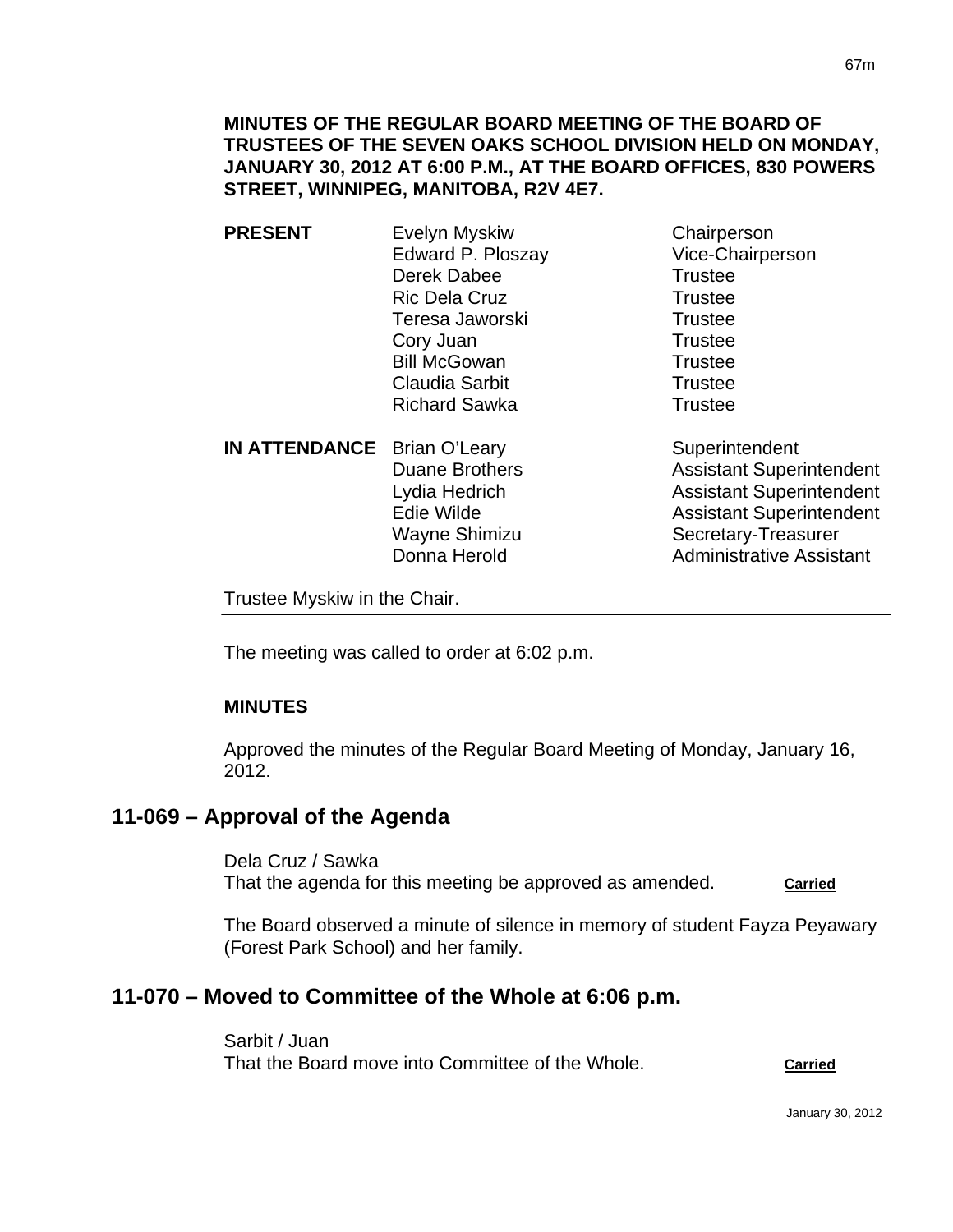Trustee Ploszay in the Chair.

### **OFFICERS' REPORT**

**Trustee Sawka reported on developments arising from collective bargaining.** 

Trustee McGowan here enters the meeting at 6:10 p.m.

**Trustee Juan reported on the MSBA Regional meeting.** 

### **SUPERINTENDENTS' PERSONNEL REPORT**

## **11-071 – Superintendents' Personnel Report**

Jaworski / McGowan That the Superintendents' Personnel Report be ratified. **Carried**

### ADMINISTRATOR RETIREMENT

Received notice of intent to retire from Rhonda Youell, effective June 29, 2012.

### TEACHER APPOINTMENTS

Appointed the following to full-time (1.00) Limited Teacher-General (Term) contacts:

Steven Collier, effective February 6, 2012 to April 13, 2012. Yared Keleta, effective February 6, 2012 to June 29, 2012. Colin Machula, effective February 27, 2012 to May 4, 2012. Rachel McWilliam, effective January 18, 2012 (indefinite). Kementha Munsamy, effective January 16, 2012 (indefinite). Tabitha Noordman, effective January 26, 2012 to June 29, 2012. Becky Walter, effective January 23, 2012 to June 29, 2012.

### CLINICIAN APPOINTMENT

Appointed Annette Alix Roussin to a part-time (.20) Limited Teacher-General (Term) contract effective January 20, 2012 (indefinite).

### TEACHER RETIREMENTS

Received notice of intent to retire effective June 29, 2012 from:

Ed Alexiuk **Rosemary Martel** Charlotte Livingston Carol Stankey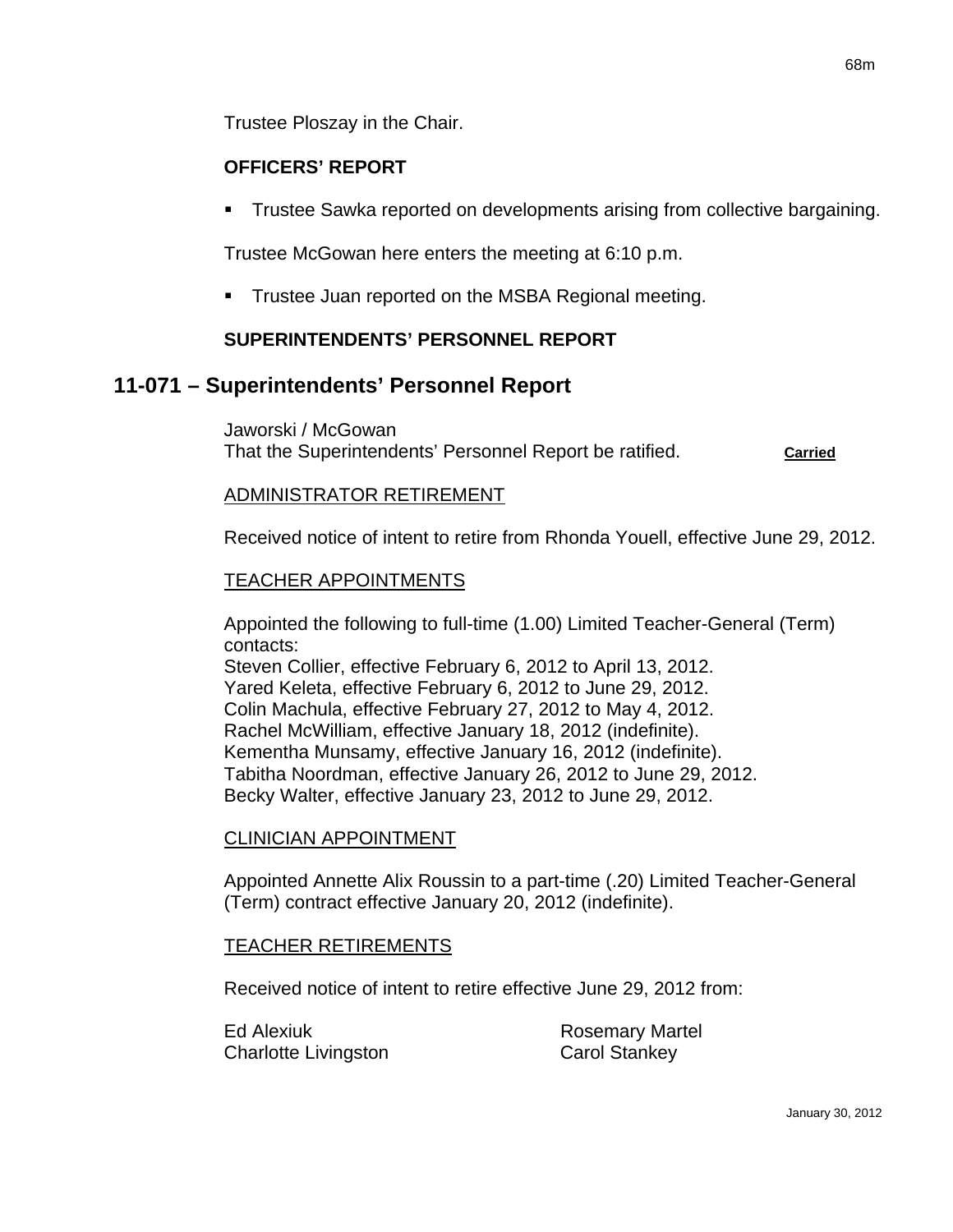### **SUPERINTENDENTS' PERSONNEL REPORT**

### SUBSTITE TEACHER APPOINTMENTS

Appointed the following to Substitute Teacher contracts effective the 2011-2012 school year:

Pam Castro **Margaret Manning** Alberta Rusak

### EDUCATIONAL ASSISTANT LEAVE OF ABSENCE

Granted Ralph Paulson a full-time (1.00) leave of absence, without pay, effective February 21, 2012 to February 28, 2013.

# EDUCATIONAL ASSISTANT PARENTAL LEAVE OF ABSENCE

Granted Doug Arnold parental leave effective February 13, 2012 to March 23, 2012.

### EDUCATIONAL ASSISTANT RETIREMENT

Received notice of intent to retire from Joanne Johnson effective June 29, 2012.

### EDUCATIONAL ASSISTANT RESIGNATIONS

Received notice of intent to resign from Carrie Chick effective February 5, 2012 and Stephanie Montour effective January 12, 2012.

### BUS DRIVER APPOINTMENT

Appointed Russell Handford to the position of part-time (4 hours per day) Bus Driver effective January 23, 2012.

### CUSTODIAN APPOINTMENT

Appointed Cory Clement to a full-time (8 hours per day) Custodian effective January 23, 2012.

### **SUPERINTENDENTS' REPORT**

The following matters were received as information:

**Personnel Matters.**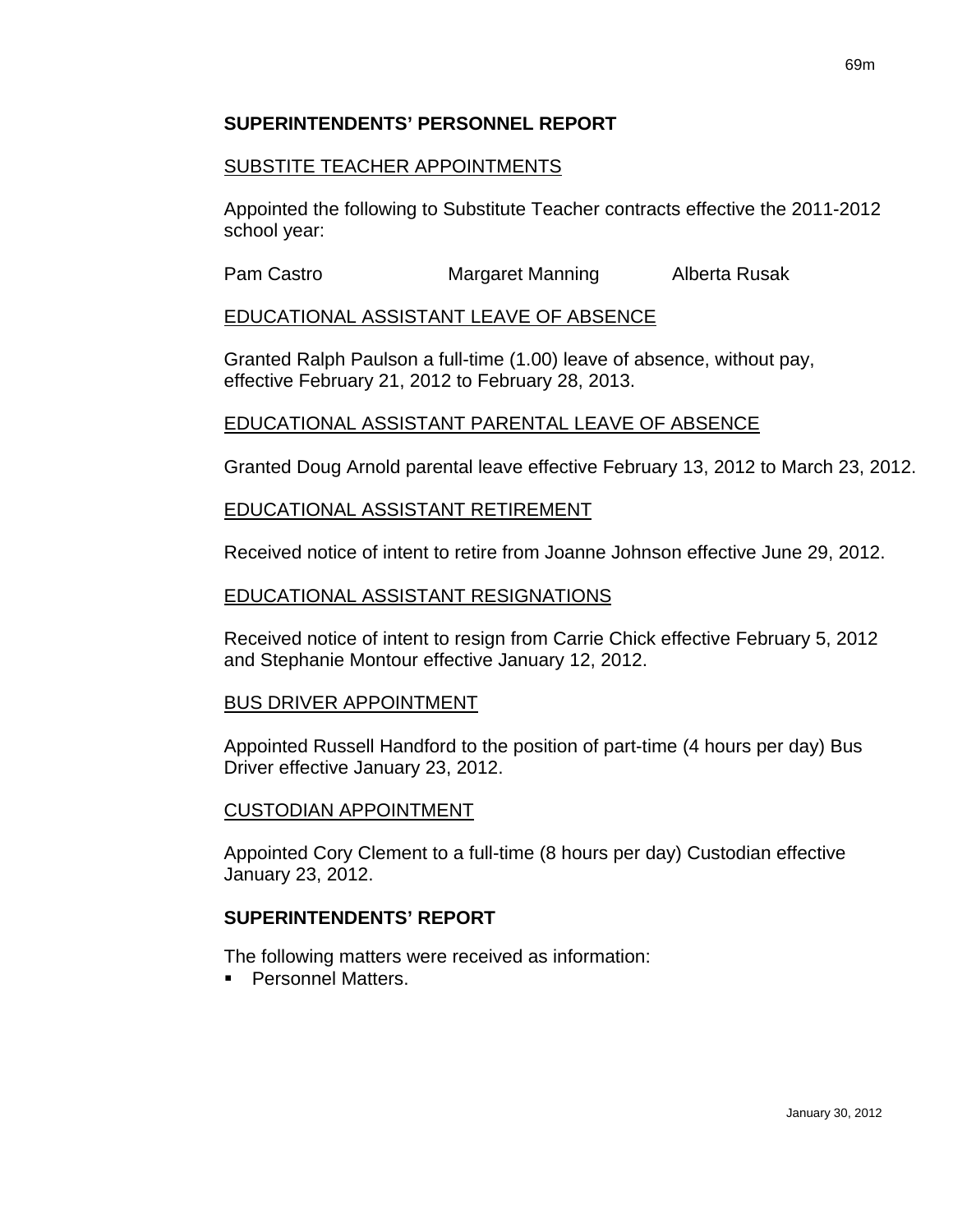# **11-072 – Notice of Intent to Purchase 2536 McPhillips Street Property**

### Sarbit / Dabee

That the Board request the Public Schools Finance Board give consideration to #40890174 Manitoba Ltd. Notice of Intent to Purchase the Seven Oaks School Division property at 2536 McPhillips Street (in a timely fashion).

# **11-073 – Photocopier Request for Proposal**

McGowan / Dela Cruz

That Gold Business Solutions be awarded the Request for Proposals for photocopiers on the basis of lowest acceptable bid. **Carried**

# **11-074 – 2012/2013 School Bus Purchase Agreement**

### Sarbit / Jaworski

That the Board sign the Non-Participation Agreement provided by Manitoba Education, opting out of the Central Tender Process for the 2012-2013 school bus purchase. **Carried**

The following matters were received as information:

- **Curriculum Development Update.**
- Winnipeg Free Press Article: Mom Banned After Battle with School.
- **Maples Collegiate Career Fair.**
- Leila North Band Concert.
- H.C. Avery Free the Children: Vow for Change Speaking Tour.
- **Sustainable Development.**

Trustee Myskiw in the chair.

# **11-075 – Eighth Annual Aboriginal Education Research Forum**

### Dela Cruz / Dabee

That the Seven Oaks School Division support the Eighth Annual Aboriginal Education Research Forum "Shawane Dagosiwin" as a \$1,000 corporate sponsor. **Carried**

# **11-076 – River East Transcona Keep Them in School Foundation**

### Sarbit / McGowan

That the Seven Oaks School Division contribute \$300.00 to the River East Transcona Keep Them in School Foundation in memory of Mary Andree, Trustee. **Carried Carried Carried Carried Carried Carried Carried Carried Carried Carried Carried Carried Carried Carried Carried Carried Carried Carried Carried Carried Carried Carried Carried Carried Carried Carried Carried Carri**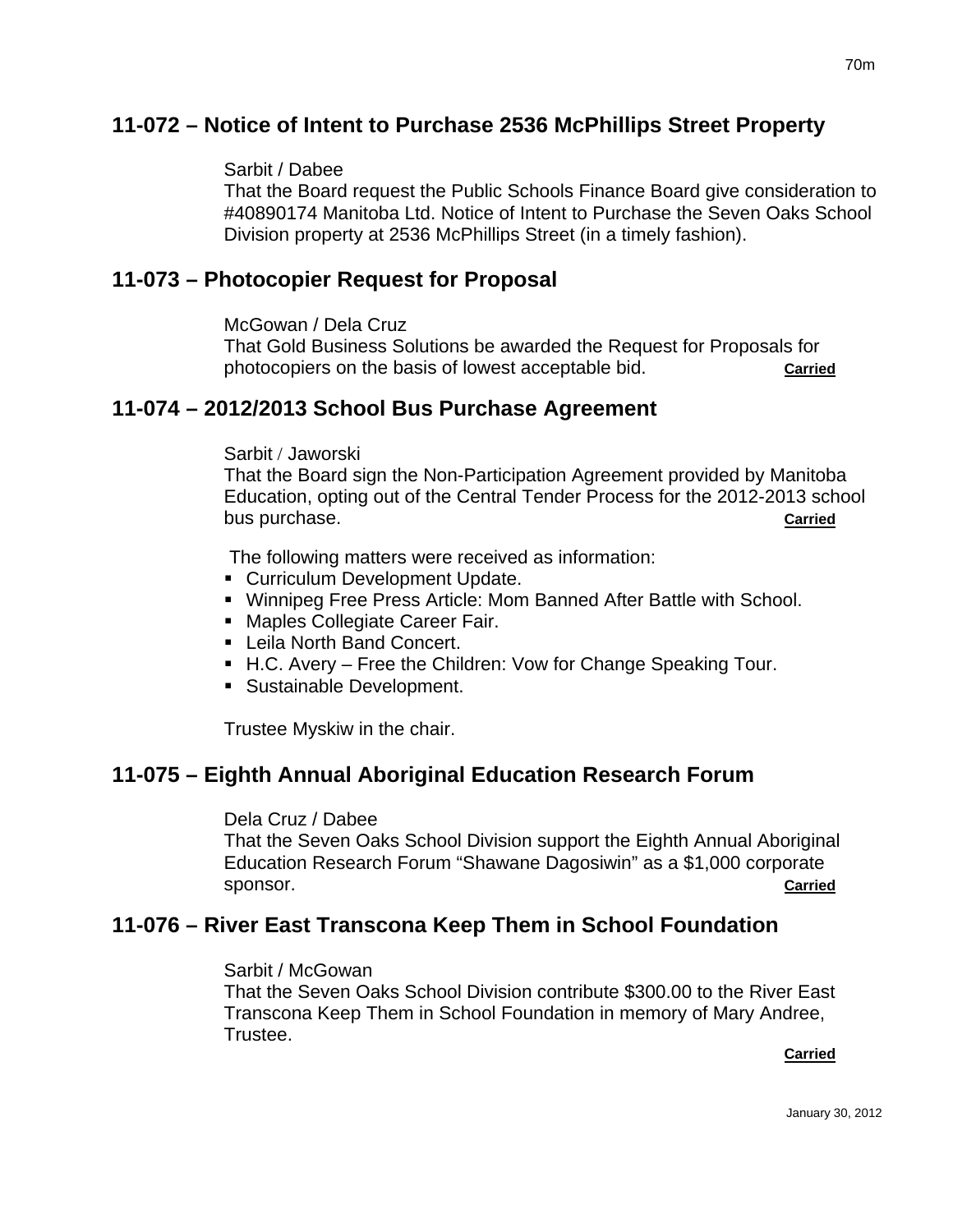# **11-077 – By-Law No. 1-2012**

Juan / Ploszay

That By-Law No. 1-2012 for the purpose of borrowing the sum of \$1,080,700.00 Dollars for the purpose of the École Constable Edward Finney Roof Replacement (\$78,600.00), Seven Oaks Middle School Ventilation Upgrade (\$136,800.00), Maples Collegiate Roof Replacement (\$328,700.00), West St. Paul Grooming Room, Elevator and Lift (\$401,300.00) and the Modular Classroom Installation Project at A.E. Wright, Belmont, Leila North and O.V. Jewitt Community Schools (\$135,300.00) be given first reading. **Carried** 

# **11-078 – Peyawary Family**

Sarbit / Dabee

That the Board contribute \$1,500 to the fund that is being established to assist the Peyawary Family (Forest Park School). **Carried**

# **SUPERINTENDENT'S REPORT**

Received as information:

- CSBA Congress 2012 Call for Workshop Submissions.
- 2012 2013 Funding Announcement.

### **CONSENT AGENDA**

# **11-079 – Consent Agenda**

Dela Cruz / Juan That the Consent Agenda be approved. **Carried**

Affinity Firestop Consultants Invoice No. 1123-06

That Invoice No. 1123-06 for the Maples Roof Replacement (Phase 1) project in the amount of \$807.60 be paid to Affinity Firestop Consultants.

Affinity Firestop Consultants Invoice No. 1207-01

That Invoice No. 1207-01 for the Maples Roof Replacement (Phase 1) project in the amount of \$3,986.20 be paid to Affinity Firestop Consultants.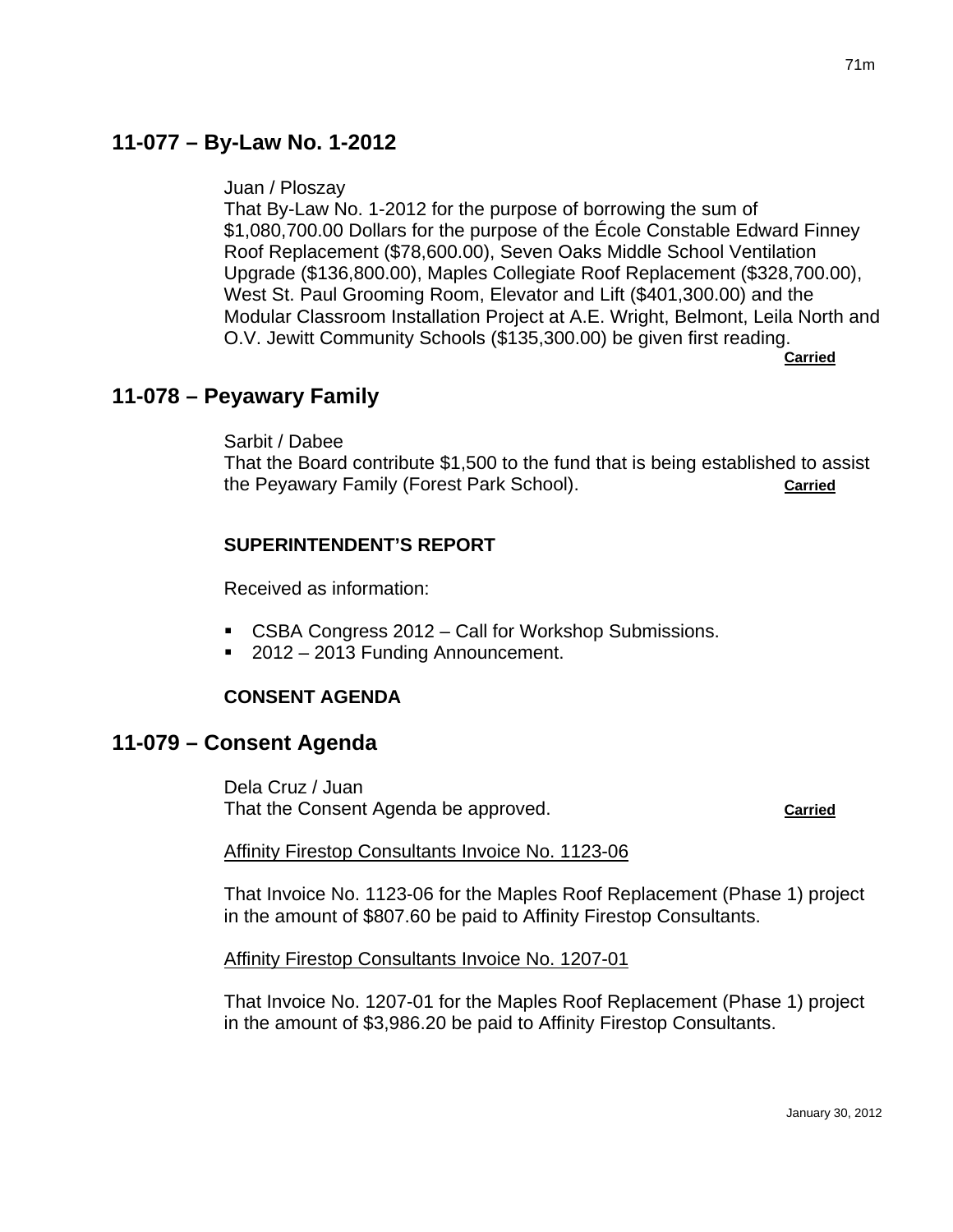# **CONSENT AGENDA**

### Agassiz Consulting Group Ltd. Invoice No. 8144

That Invoice No. 8144 for the Constable Edward Finney Roof Replacement project in the amount of \$1,559.25 be paid to Agassiz Consulting Group Ltd.

### Agassiz Consulting Group Ltd. Invoice No. 8309

That Invoice No. 8309 for the Maples Collegiate Roof Replacement (Phase 1) project in the amount of \$173.25 be paid to Agassiz Consulting Group Ltd.

### Gardon Construction Ltd. Certificate of Payment No. 6

That Certificate of Payment No. 6 for the West St. Paul Elevator project in the amount of \$76,151.40 be paid to Gardon Construction Ltd.

### Statutory Holdback on Gardon Construction Ltd. Certificate of Payment No. 6

That the 7-1/2% Statutory Holdback on Certificate of Payment No. 6 for the West St. Paul Elevator project in the amount of \$5,880.42 be paid to the SOSD/Gardon 438 West St. Paul Elevator account.

### Lombard North Group Invoice No. 705-11

That Invoice No. 705-11 for the Swinford Park Soccer Field - Swinford Way project in the amount of \$3,733.88 be paid to Lombard North Group.

### Oakwood Roofing & Sheet Metal Certificate of Payment No. 6

That Certificate of Payment No. 6 for the Maples Roof Replacement (Phase 1) project in the amount of \$23,065.59 be paid to Oakwood Roofing & Sheet Metal.

### Statutory Holdback on Oakwood Roofing & Sheet Metal Certificate of Payment No. 6

That the 7-1/2% Statutory Holdback on Certificate of Payment No. 6 for the Maples Roof Replacement (Phase 1) project in the amount of \$1,781.13 be paid to the SOSD/Oakwood Roof-442 Maples Roof Phase 1 account.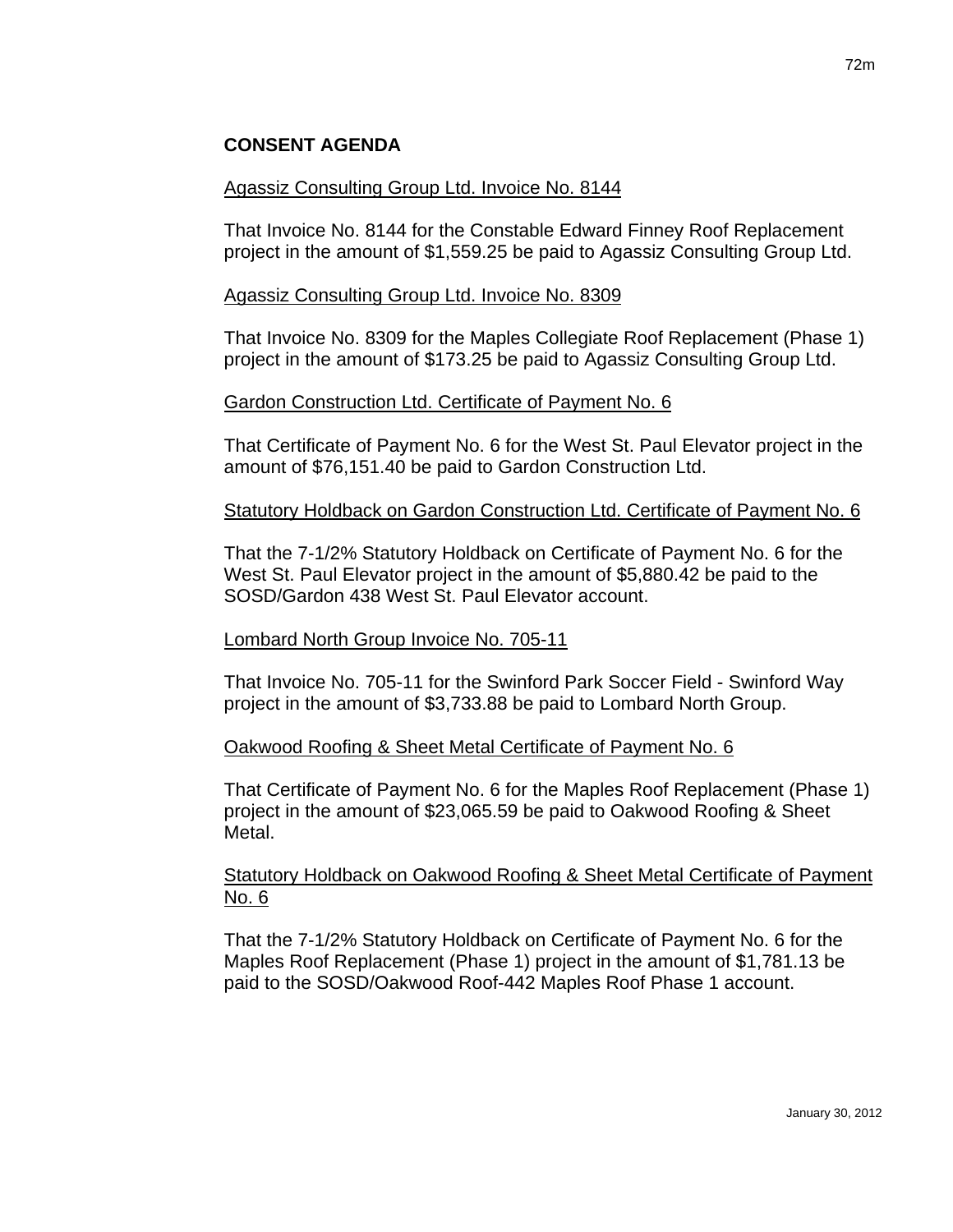## **ITEMS OF INFORMATION**

 Trustees Dabee, Myskiw and Sarbit commented on Edmund Partridge School's excellent production of Joseph and the Amazing Technicolor Dreamcoat.

# **CORRESPONDENCE**

- MSBA President's Report January 2012.
- MSBA School Board Member Conduct and Board Discipline.
- **MSBA Budget Presentation.**
- **MSBA Trustee Indemnity Survey.**
- MSBA Labour Relations: CPI, Unemployment Rate, Regional Trends Update.
- 2012 Women's Issues Symposium: March 8 10, 2012 Winnipeg. Living as an Ally: Individually and Collectively.
- Education for Sustainable Development Newsletter: January 2012. Volume 3, Number 1.
- Green Action Centre: Clean Air Day Walk to School 2012: Poster Contest.
- Darryl Gervais, Director, Manitoba Education: Instruction, Curriculum and Assessment Branch: Kindergarten to Grade 3 German Language Arts: A Foundation for Implementation and Grade 4 to Grade 6 German Language Arts: A Foundation for Implementation.
- **MSBA e-bulletin, January 18, 2012.**
- Aboriginal Council of Winnipeg: Taking the Next Step: A Gang Strategy planning session.
- Maples Collegiate and Garden City Collegiate: Europe Trip Spring Break 2013.
- Greg Selinger, Premier of Manitoba: Celebrating Readers in Grades 2 and 3 with the Premier's Reading Recognition Certificate.
- Gary Gervais, Chair, Louis Riel School Board: Nomination of Trustee Wayne Ruff for the position of Vice-President (school boards larger than 6,000) of the Manitoba School Board Association.
- Tim Austin, Assessment & Taxation, City of Winnipeg: 2012 Notice of Tax Requirements (due by March 15, 2012).
- **EXECT And Track Director, Public Schools Finance Board: Andrews 4** Early Learning Centre - Victory School Stand-alone Childcare. Approval to proceed to construction documents.
- Rick Dedi, Executive Director, Public Schools Finance Board: Maples Collegiate Institute Chillers and Cooling Tower Replacement - Geothermal Study.
- Rick Dedi, Executive Director, Public Schools Finance Board: École Belmont - Portable Assessment.
- Rick Dedi, Executive Director, Public Schools Finance Board: Various K-8 Schools - Assessment of Portable Request (A.E. Wright, O.V. Jewitt and